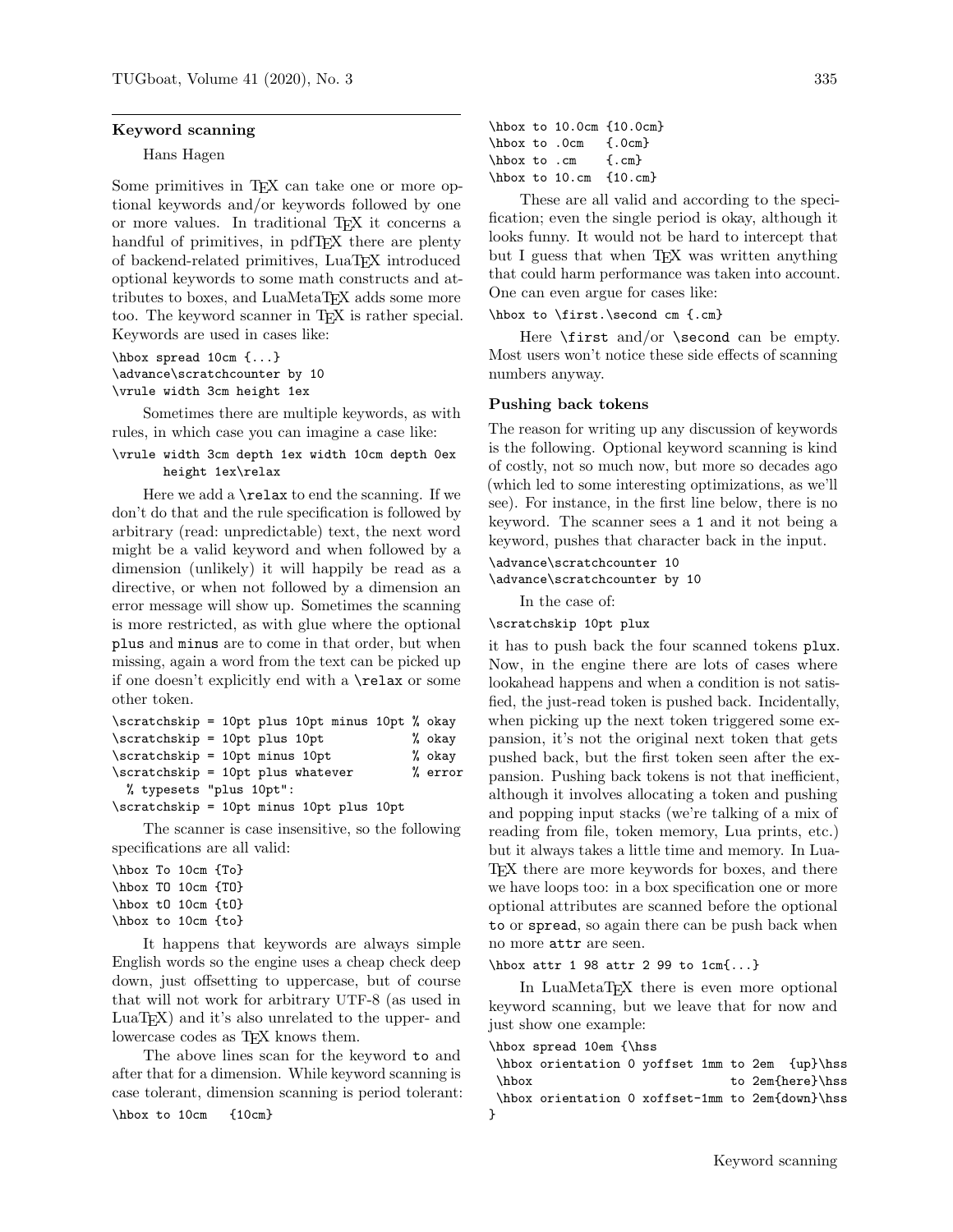Although one cannot mess too much with these low-level scanners there was room for some optimization, so the penalty we pay for more keyword scanning in LuaMetaTFX is not that high. (I try to compensate when adding features that have a possible performance hit with some gain elsewhere.)

It will be no surprise that there can be interesting side effects to keyword scanning. For instance, using the two character keyword by in an **\advance** can be more efficient because nothing needs to be pushed back. The same is true for the sometimes optional equal:

# \scratchskip = 10pt

Similar impacts on efficiency can be found in the way the end of a number is seen, basically anything not resolving to a number (or digit). (For these, assume a following token will terminate the number if needed; we're focusing on the spaces here.)

\scratchcounter 10% space not seen, ends \cs \scratchcounter =10% no push back of optional = \scratchcounter = 10% extra optional space gobble \scratchcounter = 10 % efficient end of scanning \scratchcounter = 10\relax % maybe less efficient

In the above examples scanning the number involves: skipping over spaces, checking for an optional equal, skipping over spaces, scanning for a sign, checking for an optional octal or hexadecimal trigger (single or double quote character), scanning the number till a non-digit is seen. In the case of dimensions there is fraction scanning as well as unit scanning too.

In any case, the equal is optional and kind of a keyword. Having an equal can be more efficient then not having one, again due to push back in case of no equal being seen, In the process spaces have been skipped, so add to the overhead the scanning for optional spaces. In LuaMetaT<sub>F</sub>X all that has been optimized a bit. By the way, in dimension scanning pt is actually a keyword and as there are several dimensions possible quite some push back can happen there, but we scan for the most likely candidates first.

## Catcode surprises

All that said, we're now ready for a surprise. The keyword scanner gets a string that it will test for, say, to in case of a box specification. It then will fetch tokens from whatever provides the input. A token encodes a so-called command and a character and can be related to a control sequence. For instance, the character t becomes a letter command with related value 116. So, we have three properties: the command code, the character code and the control sequence code. Now, instead of checking if the

command code is a letter or other character (two checks) a fast check happens for the control sequence code being zero. If that is the case, the character code is compared. In practice that works out well because the characters that make up a keyword are in the range 65–90 and 97–122, and all other character codes are either below that (the ones that relate to primitives where the character code is actually a subcommand of a limited range) or much larger numbers that, for instance, indicate an entry in some array, where the first useful index is above the mentioned ranges.

The surprise is in the fact that there is no checking for letters or other characters, so this is why the following code will work too:<sup>[1](#page-1-0)</sup>

\catcode'O= 1 \hbox tO 10cm {...}% { begingroup \catcode'O= 2 \hbox tO 10cm {...}% } endgroup \catcode'O= 3 \hbox tO 10cm {...}% \$ mathshift \catcode'O= 4 \hbox tO 10cm {...}% & alignment \catcode'O= 6 \hbox tO 10cm {...}% # parameter \catcode'O= 7 \hbox tO 10cm {...}% ^ superscript \catcode'O= 8 \hbox tO 10cm {...}% \_ subscript \catcode'O=11 \hbox tO 10cm {...}% letter \catcode'O=12 \hbox tO 10cm {...}% other

In the first line, if we changed the catcode of T (instead of O), it gives an error because TEX sees a begin group character (category code 1) and starts the group, but as a second character in a keyword (O) it's okay because TEX will not look at the category code.

Of course only the cases 11 and 12 make sense in practice. Messing with the category codes of regular letters this way will definitely give problems with processing normal text. In a case like:

{\catcode 'o=3 \hbox to 10cm {oeps}} % \hb {\catcode 'O=3 \hbox to 10cm {Oeps}} % {\$eps}

we have several issues: the primitive control sequence \hbox has an o so TEX will stop after \hb which can be undefined or a valid macro and what happens next is hard to predict. Using uppercase will work but then the content of the box is bad because there the O enters math. Now consider:

# {\catcode 'O=3 \hbox tO 10cm {Oeps Oeps}} % {\$eps \$eps}

This will work because there are now two O's in the box, so we have balanced inline math triggers. But how does one explain that to a user? (Who probably doesn't understand where an error message comes from in the first place.) Anyway, this kind of tolerance is still not pretty, so in LuaMetaTEX we now check for the command code and stick to letters

<span id="page-1-0"></span> $^{\rm 1}$  No longer in LuaMetaTEX where we do a bit more robust check.